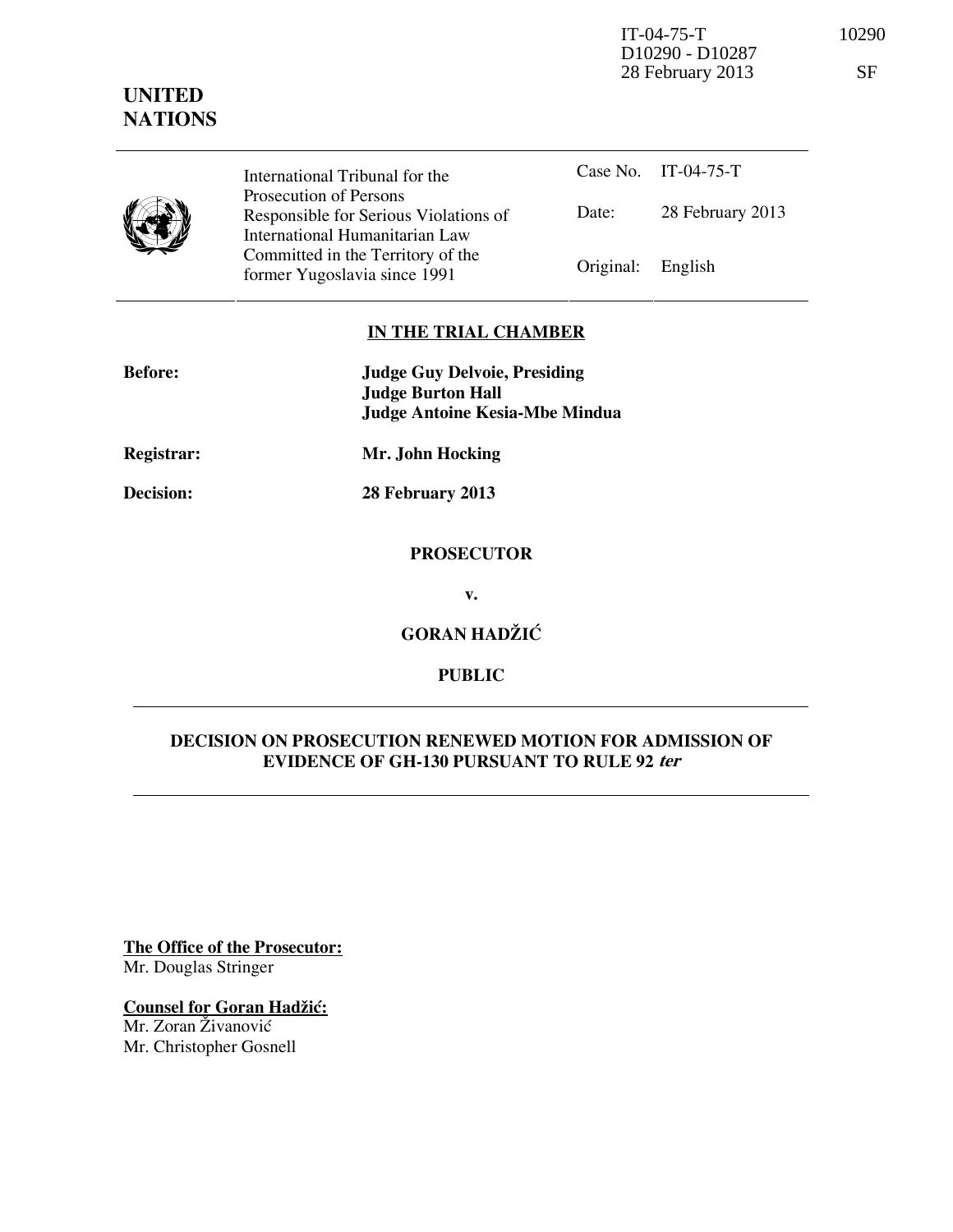10289

1. **THIS TRIAL CHAMBER** of the International Tribunal for the Prosecution of Persons Responsible for Serious Violations of International Humanitarian Law Committed in the Territory of the former Yugoslavia since 1991 ("Tribunal") is seised of the "Prosecution Renewed Motion for Admission of Evidence Pursuant to Rule 92 *ter* (GH-130) Filed 21 December 2012", filed publicly with a confidential annex on 19 February 2013 ("Motion").

### **A. Submissions**

2. In the Motion, the Prosecution renews the "Prosecution Motion for Admission of Evidence Pursuant to Rule 92 *ter* (GH-130)" of 21 December 2012 ("First Motion"), with two particular changes made pursuant to the Trial Chamber's initial decision in relation to GH-130's evidence.<sup>1</sup> As a substitute for GH-130's original Rule 92 *ter* statement, the Prosecution tenders an abridged version of that statement along with a separate supplemental statement, which cross-references the 13 attachments referenced in the abridged statement to their applicable Rule 65 *ter* and ERN numbers.<sup>2</sup> The Prosecution submits that, in all other respects, the First Motion is incorporated by reference, including its request for the admission of 35 associated exhibits—one of which is tendered under seal—which, in its view, form an integral part of the tendered Rule 92 *ter*  statement.<sup>3</sup>

3. The Defence does not oppose the Motion.<sup>4</sup>

### **B. Applicable Law**

4. The main objective of Rule 92 *ter*—entitled "Other Admission of Written Statements and Transcripts"—is to ensure an effective and expeditious trial, while simultaneously ensuring and respecting the rights of the accused.<sup>5</sup> The jurisprudence of the Tribunal has applied the Rule as permitting, by necessary inference, the admission of exhibits where they accompany written statements or transcripts and form an "inseparable and indispensable" part of the evidence. <sup>6</sup> In order

 $\overline{a}$ 

<sup>&</sup>lt;sup>1</sup> Motion, para. 1; Decision on Prosecution Motion for Admission of Evidence of GH-110, GH-129, and GH-130 Pursuant to Rule 92 *ter*, 28 January 2013 ("Decision of 28 January 2013"), paras 10, 11(d).

<sup>2</sup> Motion, paras 1, 4, 5. The abridged version of GH-130's Rule 92 *ter* statement (Rule 65 *ter* 05964.1) and the supplemental statement (Rule 65 *ter* 06390) have been uploaded to eCourt.

<sup>3</sup> Motion, para. 2; First Motion, para. 4; *see* First Motion, Annex A, pp. 3-4.

<sup>4</sup> Email from the Defence to the Trial Chamber, 25 February 2013.

<sup>5</sup> *Prosecutor v. Stanišić and Župljanin*, Case No. IT-08-91-T, Decision on Prosecution's Motions for Admission of Evidence Pursuant to Rule 92 *ter* (ST012 and ST019), 29 September 2009 (confidential) ("*Stanišić and Župljanin* Decision"), para. 18; *Prosecutor v. Prlić et al.*, Case No. IT-04-74-T, Decision on the Application of Rule 92 *ter* of the Rules, 25 June 2007, p. 2; *Prosecutor v. Delić*, Case No. IT-04-83-T, Decision on Prosecution Motion to Admit Written Witness Statements under Rule 92 *ter*, 27 September 2007, para. 10.

<sup>&</sup>lt;sup>6</sup> Stanišić and Župljanin Decision, para. 18; *Prosecutor v. Lukić and Lukić*, Case No. IT-98-32/1-T, Decision on Confidential Prosecution Motion for the Admission of Prior Testimony with Associated Exhibits and Written Statements of Witnesses Pursuant to Rule 92 ter, 9 July 2008 ("Lukić and Lukić Decision"), para. 15; *Prosecutor v. Ljubičić*, Case No. IT-00-41-PT, Decision on Prosecution's Motion for Admission of Transcripts Pursuant to Rule 92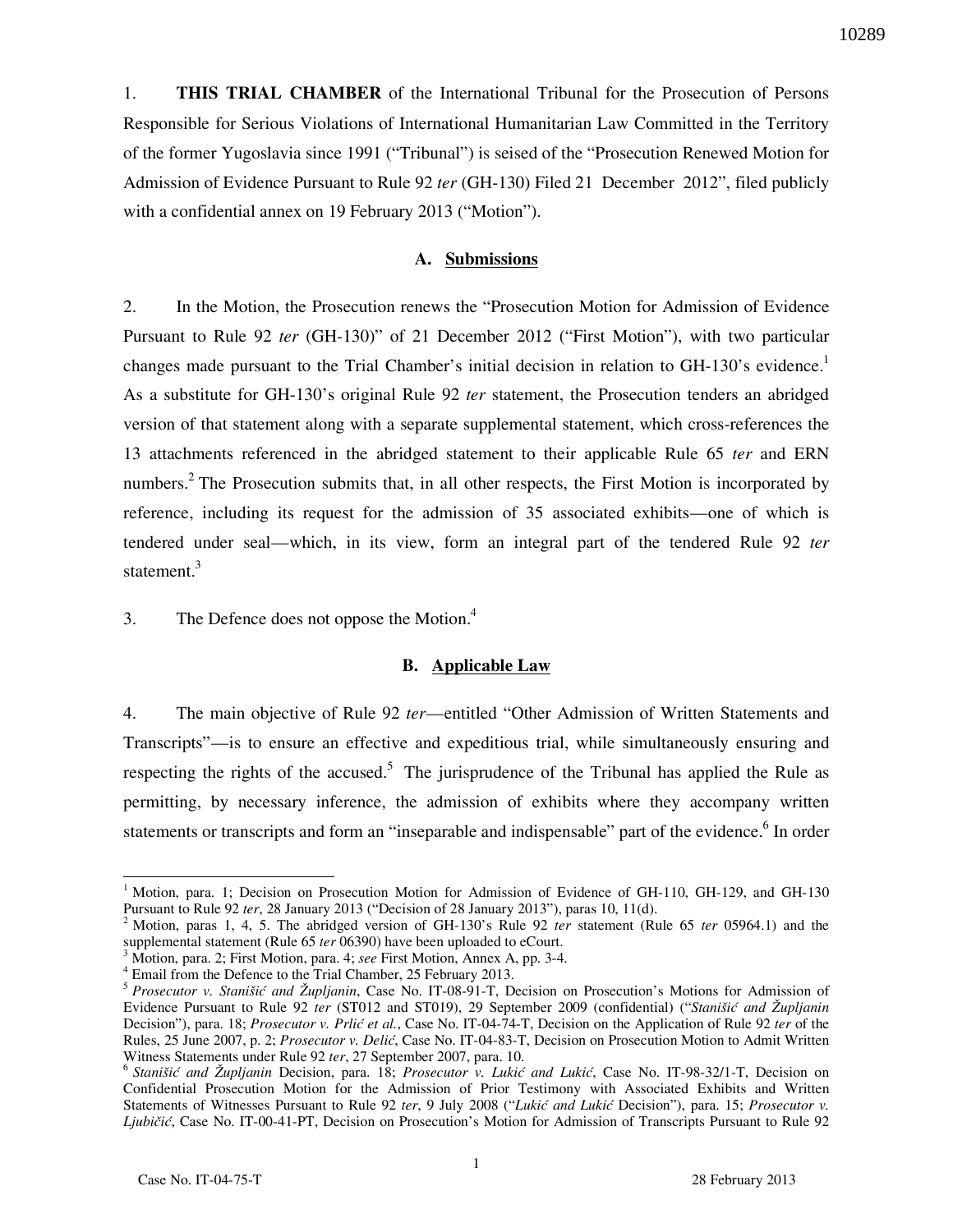to satisfy this requirement, the document must be one without which the witness's testimony would become incomprehensible or of lesser probative value.<sup>7</sup> Moreover, the evidence sought to be admitted, whether a written statement or a transcript of oral testimony, must fulfil the general requirements of admissibility of Rule 89(C): the proposed evidence must be relevant and have probative value.<sup>8</sup>

### **C. Discussion**

5. The Trial Chamber notes that GH-130's abridged statement and supplemental statement contain information about (a) the mandate, structure, and functioning of both the United Nations Protection Force ("UNPROFOR") in the former Yugoslavia and the United Nations Civilian Police ("UNCIVPOL") in the SBWS region; (b) the witness's interactions with Serbian government and military officials; (c) alleged discrimination against non-Serbs by Serb forces; and (d) the alleged systematic forcible displacement of non-Serbs by Serb forces.<sup>9</sup> The Trial Chamber notes the Prosecution's changes to the form of the tendered evidence in light of its Decision of 28 January 2013 in which it denied the First Motion without prejudice. The Trial Chamber now considers that the witness's Rule 92 *ter* package has been tendered in an appropriate form. The Trial Chamber finds that the tendered abridged statement, the supplemental statement, and the 35 associated exhibits are relevant, have probative value, and are appropriate for admission pursuant to Rules 89(C) and 92 *ter*.

### **D. Disposition**

6. Accordingly, the Trial Chamber, pursuant to Rules 54, 89(C), and 92 *ter* of the Rules, hereby

- (a) **DECIDES** that the evidence of GH-130 is appropriate for admission into evidence;
- (b) **INFORMS** the parties that the Trial Chamber will make a final decision on whether to admit the evidence of GH-130, if the conditions set forth in Rule 92 *ter* have been fulfilled, when the witness gives evidence in these proceedings;

 $\overline{a}$ 

*bis* (D) of the Rules, 23 January 2004, p. 3; *Prosecutor v. Đorđević*, Case No. IT-05-87/1-T, Decision on Prosecution's Motion for Admission of Evidence Pursuant to Rule 92 ter, 10 February 2009 ("*Đorđević* Decision"), para. 5.

<sup>7</sup> *Stanišić and Župljanin Decision, para. 18; Lukić and Lukić Decision, para. 15; Prosecutor v. Stanišić and Simatović,* Case No. IT-03-69-T, Decision on Prosecution's Motion for the Admission of Written Evidence of Witness Slobodan Lazarevi} Pursuant to Rule 92 *ter* with Confidential Annex, 16 May 2008, para. 19; *Prosecutor v. Haraqija and Morina*, Case No. IT-04-84-R77.4, Decision on Prosecution Motion for Admission of Evidence Pursuant to Rule 92 *bis* and/or 92 ter, 2 September 2008 ("*Haraqija and Morina Decision*"), para. 12; *Đorđević Decision*, para. 5.

<sup>&</sup>lt;sup>8</sup> Stanišić and Župljanin Decision, para. 19; Lukić and Lukić Decision, para. 20; *Đorđević* Decision, para. 6; Haraqija *and Morina* Decision, para. 13.

<sup>&</sup>lt;sup>9</sup> Decision, para. 10.